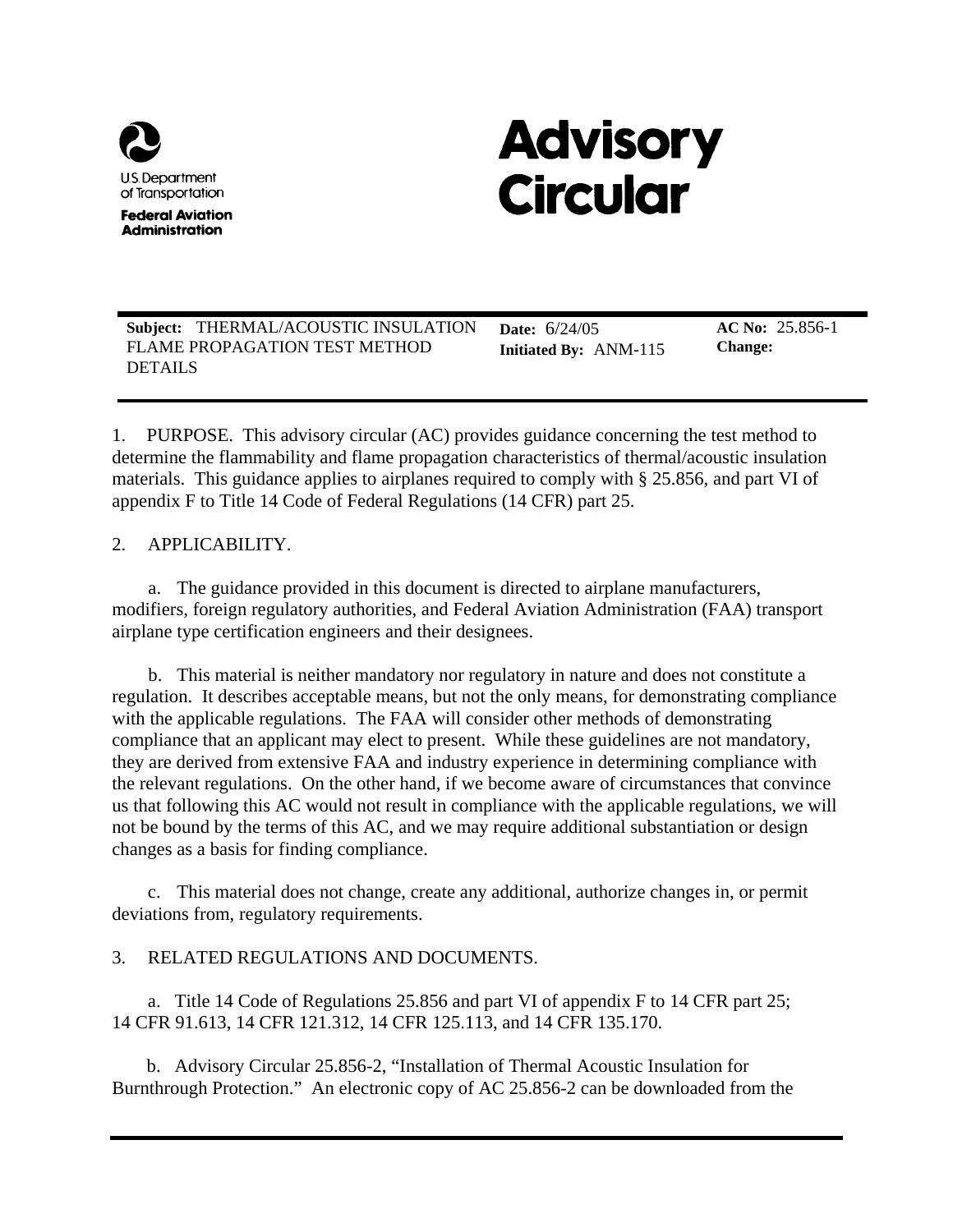Internet at [http://www.airweb.faa.gov/rgl.](http://www.airweb.faa.gov/rgl) A paper copy may be ordered from the U.S. Department of Transportation, Subsequent Distribution Office, M-30, Ardmore East Business Center, 3341 Q 75th Avenue, Landover, MD 20795.

#### 4. BACKGROUND.

a. General. Amendment 25-111 (68 FR 45046, July 31, 2003) added new fire protection requirements applicable to thermal/acoustic insulation materials. The term 'thermal/acoustic' means either thermal or acoustic, or both. The amendment added test requirements in parts VI and VII of Appendix F related to flame propagation and burnthrough penetration resistance, respectively. Experience has shown the Bunsen burner test that was required prior to the adoption of amendment 25-111 did not provide a sufficient measure of thermal/acoustic insulation's resistance to flame propagation. In addition, since most thermal/acoustic insulation is installed in parts of the airplane that are not accessible for fire fighting, it is critical that the material combinations themselves will not propagate a fire if ignited.

b. Construction Details. Thermal/acoustic insulation typically consists of a thin film moisture barrier encapsulating a batting material. There are also foam insulation materials that may or may not use a separate moisture barrier. In any case, in addition to the basic materials that make up the insulation, there are frequently detail materials that need to be accounted for. These detail materials include thread, tapes, and hook and loop fasteners. With the exception of "small parts," covered in part I of appendix F to part 25, detail materials such as these are considered part of the construction of the material and have been shown to have an influence on whether the material will propagate a fire. Since these detail features of the construction are not uniformly applied and may be used with several different basic materials, fabrication of test samples requires special consideration of these detail materials, in addition to that of the basic materials.

 c. Test Method. The test described in part VI of appendix F to part 25 uses a radiant panel with an ignition source to measure the tendency of thermal/acoustic insulation to propagate a fire. The test requires consideration of two parameters as pass/fail criteria: flame propagation and flame time after removal of the ignition source. There is an important distinction between "flame propagation," as assessed by this requirement, and "burn length," as measured in the tests described in part I of appendix F. The radiant panel test is intended to measure the actual propagation of a flame along the test sample and must be observed as it is happening during a test. Burn length, on the other hand, can often be determined by inspecting a test specimen after a test is conducted. Burn length includes charring and consumption of the material, regardless of whether flaming is evident. Flame propagation is strictly an assessment of the propagation of flame from the point of application of the ignition source. The intent of the rule is to limit thermal/acoustic insulation to materials that do not propagate a fire. Since a "zero" propagation requirement is impractical to implement, reasonable pass/fail criteria were established to meet that intent.

(1) As with any stringent test method, there will be materials that have slightly greater propagation characteristics and do not meet the requirement. In some cases this may be due to an improperly constructed test sample or variation in the test procedure. To allow for such an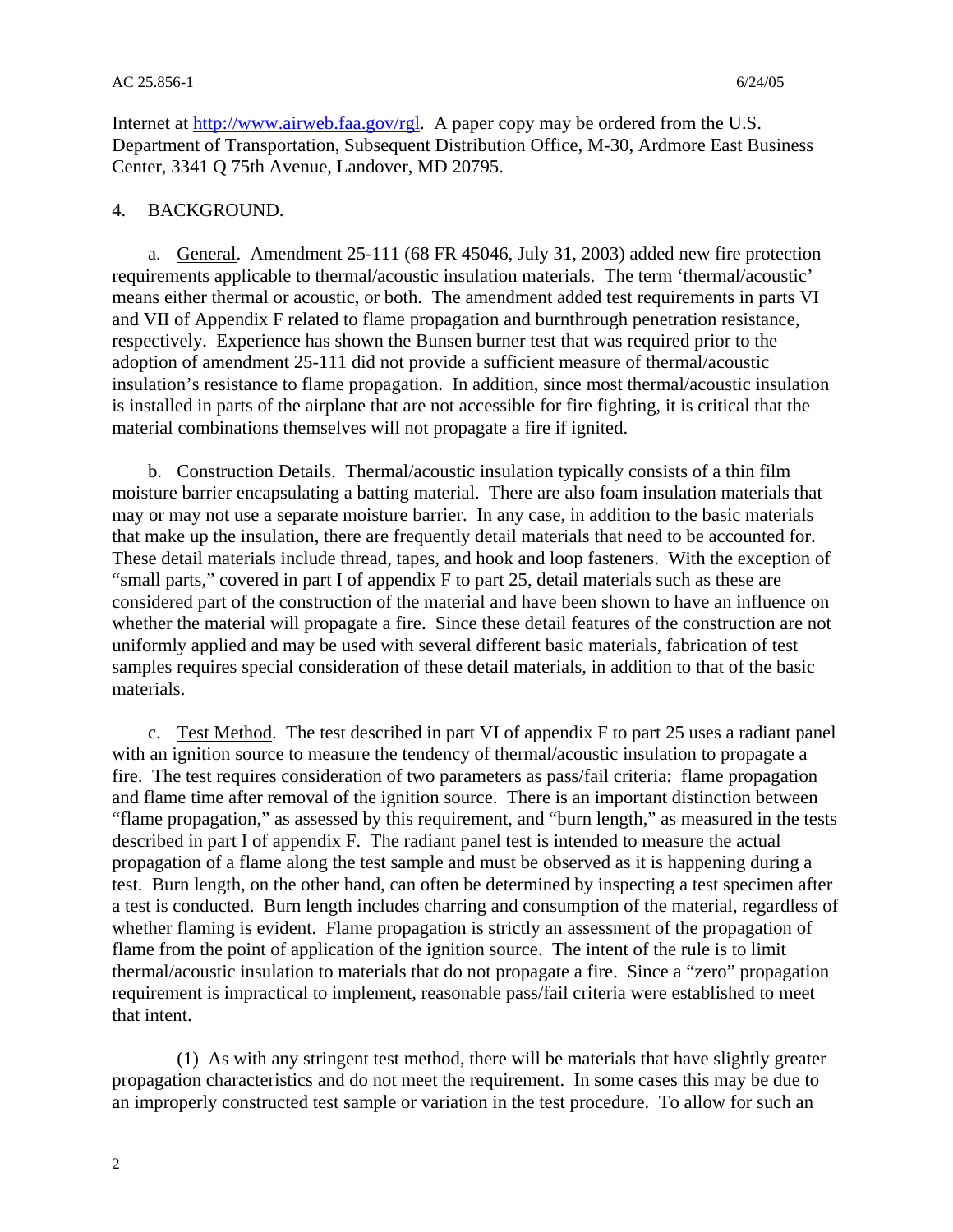anomaly, the following is an acceptable method of addressing failure of propagation length if one of the three samples does not pass. To reach a passing criteria, a minimum of 7 additional samples may be tested. None of these additional samples can fail either criterion. In addition, the average of all of the samples, including the sample that originally failed, must meet the pass/fail criteria.

(2) For after-flame time only, it is possible that certain materials with good propagation protection characteristics can show modest after-flame time, beyond the 3-second limit. There are two ways that this can be addressed to determine if the material is acceptable.

(a) In a manner similar to the procedure identified in paragraph  $4c(1)$  above, test an additional 7 samples. If the average of the after-flame times for all 10 samples is 3 seconds or less the material can be accepted. Note that, as required in the rule, the propagation distance must not exceed 2 inches on any sample.

(b) In some cases, after-flame can be attributed to the specific 15-second exposure time in the test. Since the exposure time was mainly derived from tests on thin film materials, extended exposure may be meaningful for other types of materials. If the after-flame time is above the limit but the material does not propagate, it is acceptable to apply the burner flame for 30 seconds. The same pass/fail criteria are applied, and if the material passes with a 30-second exposure it can be used. The earlier tests with a 15-second exposure may be disregarded.

### 5. TEST SAMPLE CONSTRUCTION.

a. Except as noted in this paragraph, test samples are constructed as described in part VI of appendix F.

(1) Each combination of affected materials should comply with § 25.856(a). But it should be possible to reduce the number of combinations actually tested by establishing the critical combinations. For example, different thicknesses of core material, or combinations of core materials that are asymmetrical with respect to the outer faces, should not require tests of every combination to establish compliance. The same should be true of density of core material. The applicant should propose a compliance plan to address such variations.

(2) A small slit should be cut into film coverings to permit ventilation of gases. The slit should be cut toward the end of the sample, away from the pilot burner. Appendix F part VI (f)(3) describes adding the approximately 2 inch slit to test samples with film/fiberglass composition. The slit is described as "longitudinal." This can be confusing with respect to the orientation of the test sample, or the orientation of the test chamber. The intent was to cut the slit from front to rear of the chamber. The slit does not have to be precisely 2 inches. A  $\frac{1}{2}$ -inch tolerance is acceptable. The slit is for test purposes only and is not a requirement for the installed insulation.

b. Tape. Tapes are used both during initial production and in the process of making repairs either a protection of the production of the protection of the protection of the protection of the protection of the protection of or facilitating material replacements on airplanes in service. It is not practical to test each possible configuration of tape and film/batting material. To simplify this process, the following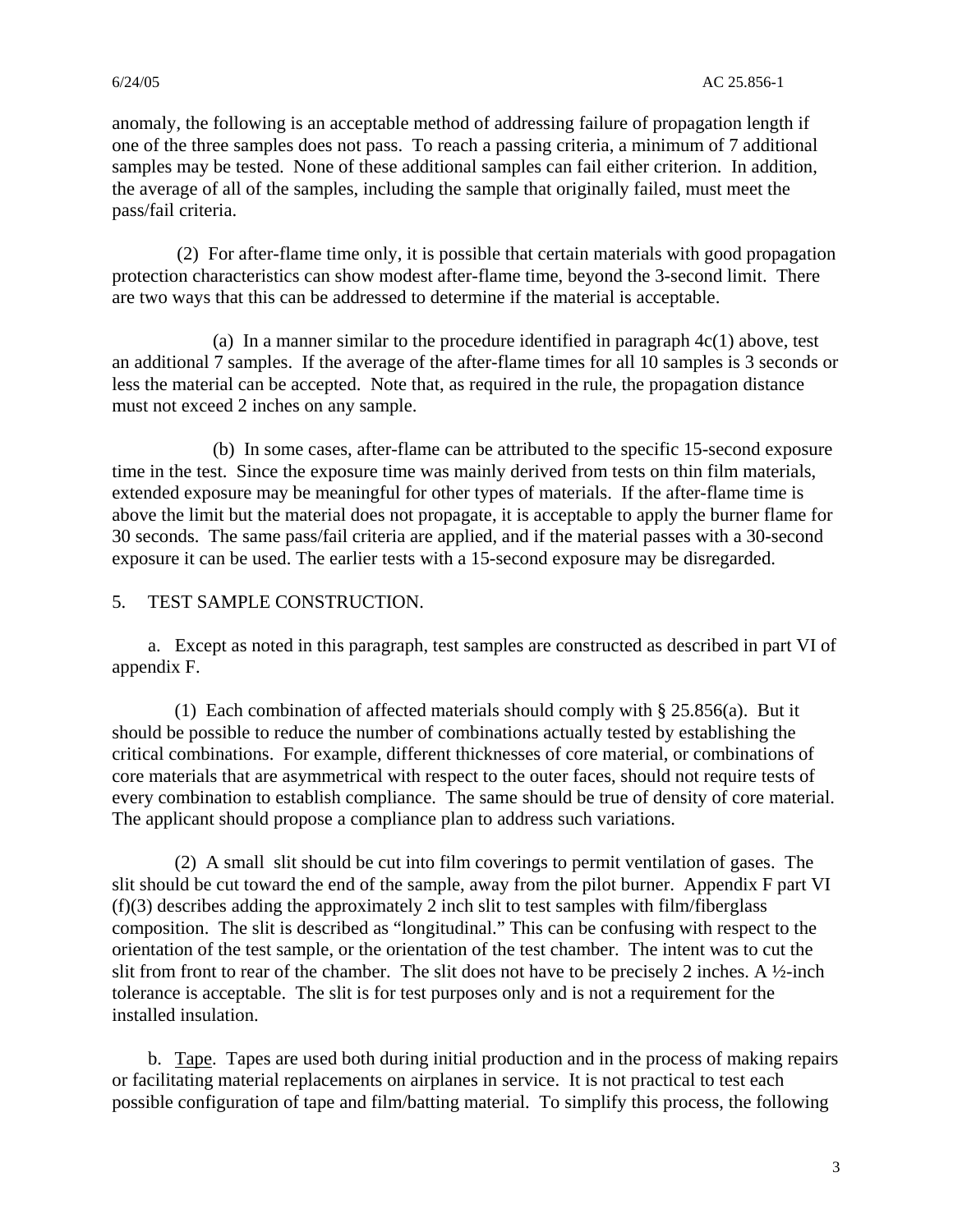procedure has been developed to show compliance for the use of tape. It is, of course, also acceptable to test the tape in its installed configuration, which will qualify that configuration.

(1) Each type of tape requires qualification on each material on which it is used. It is acceptable, however, to use a standard batting material for all tape/film combinations.

(2) Four strips of 2-inch wide (as supplied by the manufacturer) tape should be placed on the test sample. The tape strips should be cut long enough to cover the sample from front to back. The first strip of tape is applied at the right side of the sample and each strip of tape overlaps the preceding strip by  $\frac{1}{2}$  +/- 1/8 inch in the right to left direction. The tape should be arranged so that the centerline of the pilot burner igniter flame contacts the seam of the first overlap. Figure 1 shows the general arrangement. It will be necessary to make a template in order to know how far from the right edge of the sample to place the first strip of tape. This is necessary to ensure that the burner flame contacts properly.



### **Figure 1**

(3) If the tape is not supplied in 2-inch widths, but only in wider sizes, cut the tape down to 2 inches. If it is narrower than 2 inches, use the actual width.

c. Hook and Loop. Separate insulation blankets are often connected using hook and loop fastening systems. Depending on the installation, hook and loop fasteners could also be used to attach the insulation to the airplane structure. As with tape, there are many possible combinations and orientations of fastener and film/batting, so that testing each one could be impractical. Nonetheless, the influence of the hook and loop on fire safety is potentially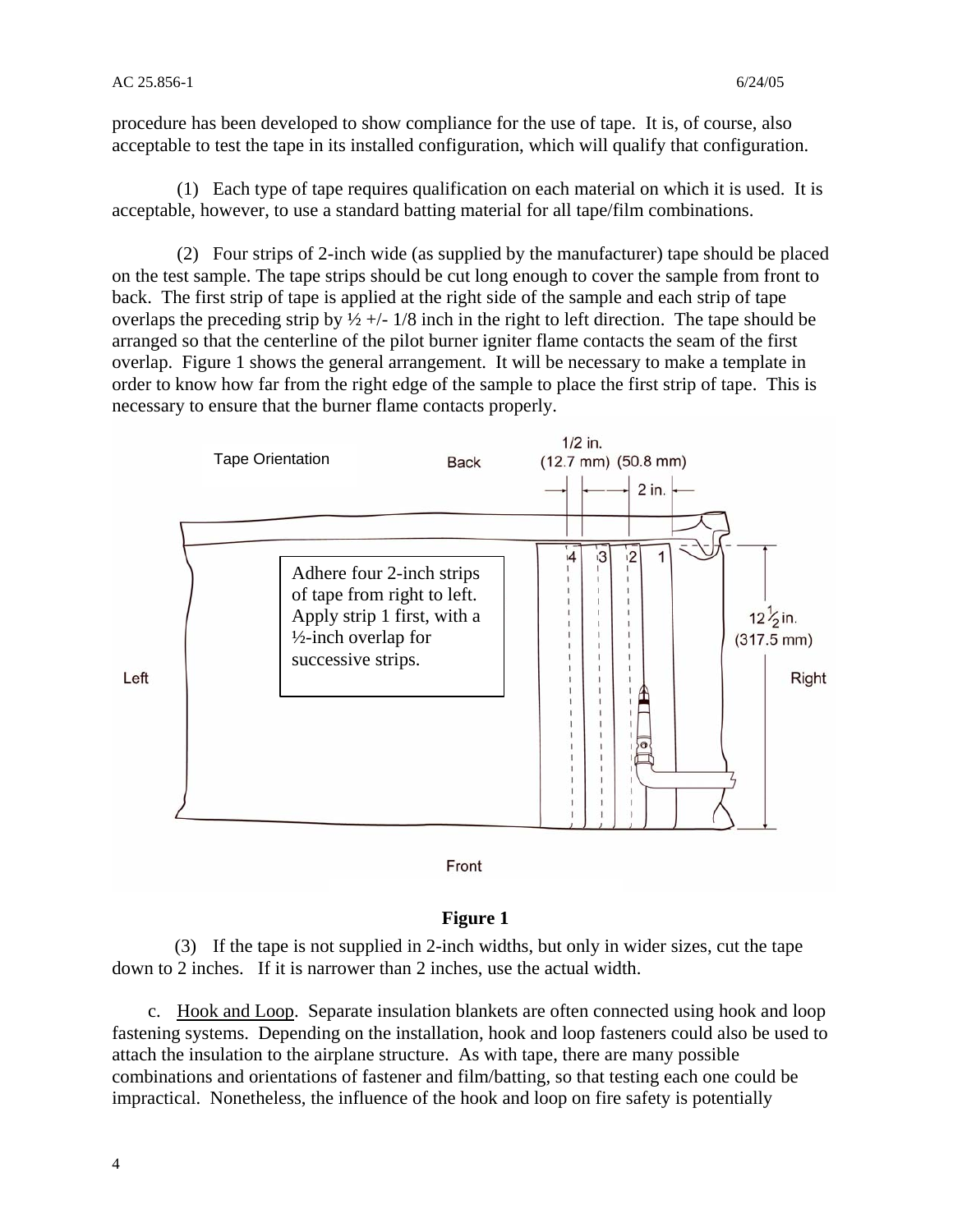significant and must be addressed in testing. A test procedure has been developed to simplify the certification process. This procedure uses test samples that differ from that specified in part VI of appendix F. Because the regulation does specify a sample size, it would be acceptable to construct samples of that size where the entire surface is covered with hook and loop material as applicable. This is considered excessive, however, and the alternative procedure outlined below is recommended.

(1) In order to address the different uses of hook and loop materials, samples are tested as mated components. While hook and loop material is not always mated when installed (e.g., there may be small segments of unmated material), testing indicates that materials that pass when mated are satisfactory.

(2) Encapsulated material samples may be constructed by folding the material with the mated edge around the core material and then stapling the sample along the non-mated edges. Figure 2 shows the configuration for mated samples. Note that in this case the sample size and orientation relative to the pilot burner are different than for a typical test sample. The 1-inch hook and loop strips should be attached within 1/4 inch of the sample edge.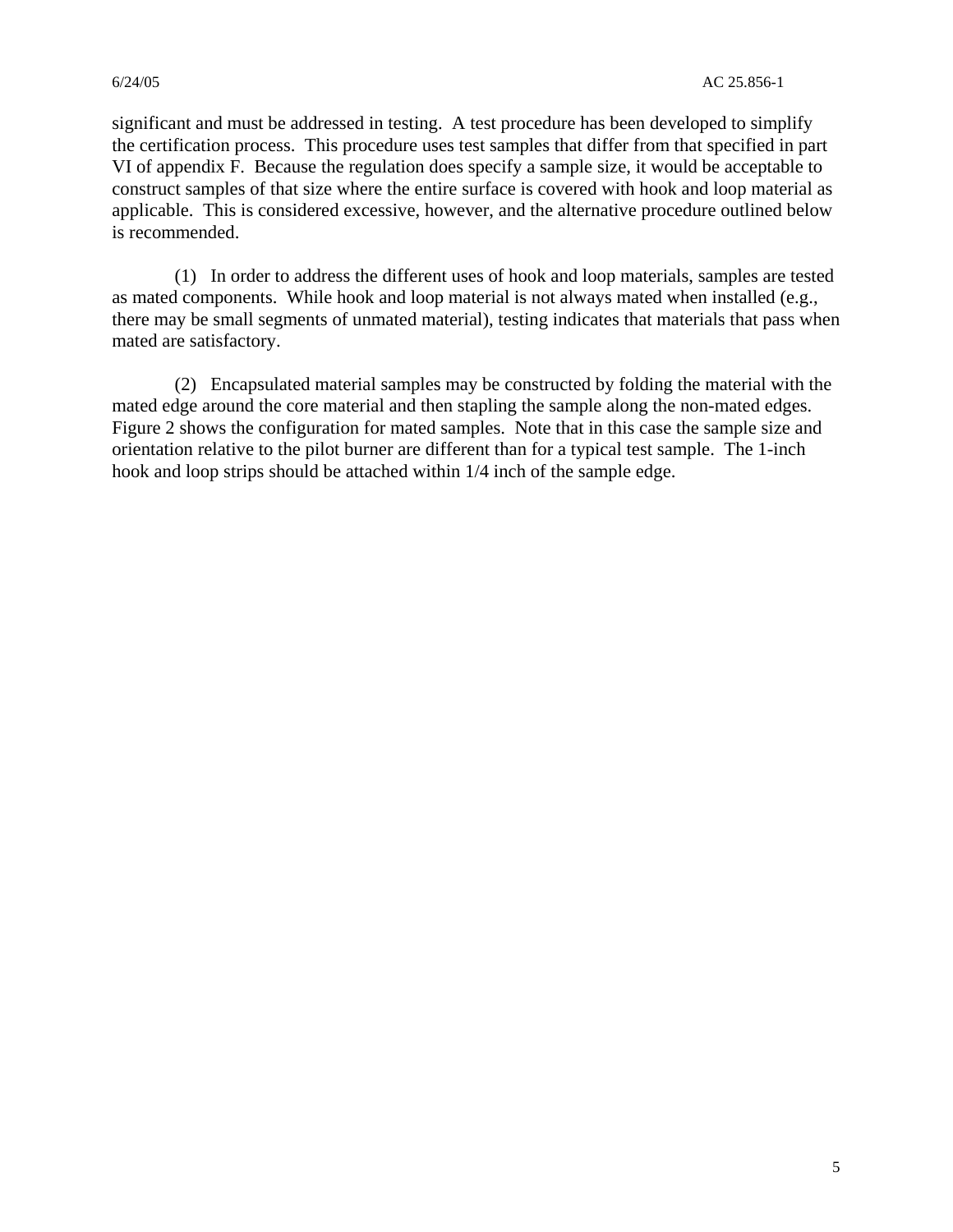![](_page_5_Figure_2.jpeg)

![](_page_5_Figure_3.jpeg)

![](_page_5_Figure_4.jpeg)

(3) A small retaining frame must be constructed in order to keep the sample in place. The frame is fabricated of mild steel with a thickness of 1/8 inch (3.2 mm). The sample retaining frame is shown in Figure 3. Adjusting the height of the sample may also be necessary to ensure that the relationship to the pilot burner is maintained to keep the junction of the hook and loop exposed to the tip of the burner flame. It is not necessary to adjust the radiant panel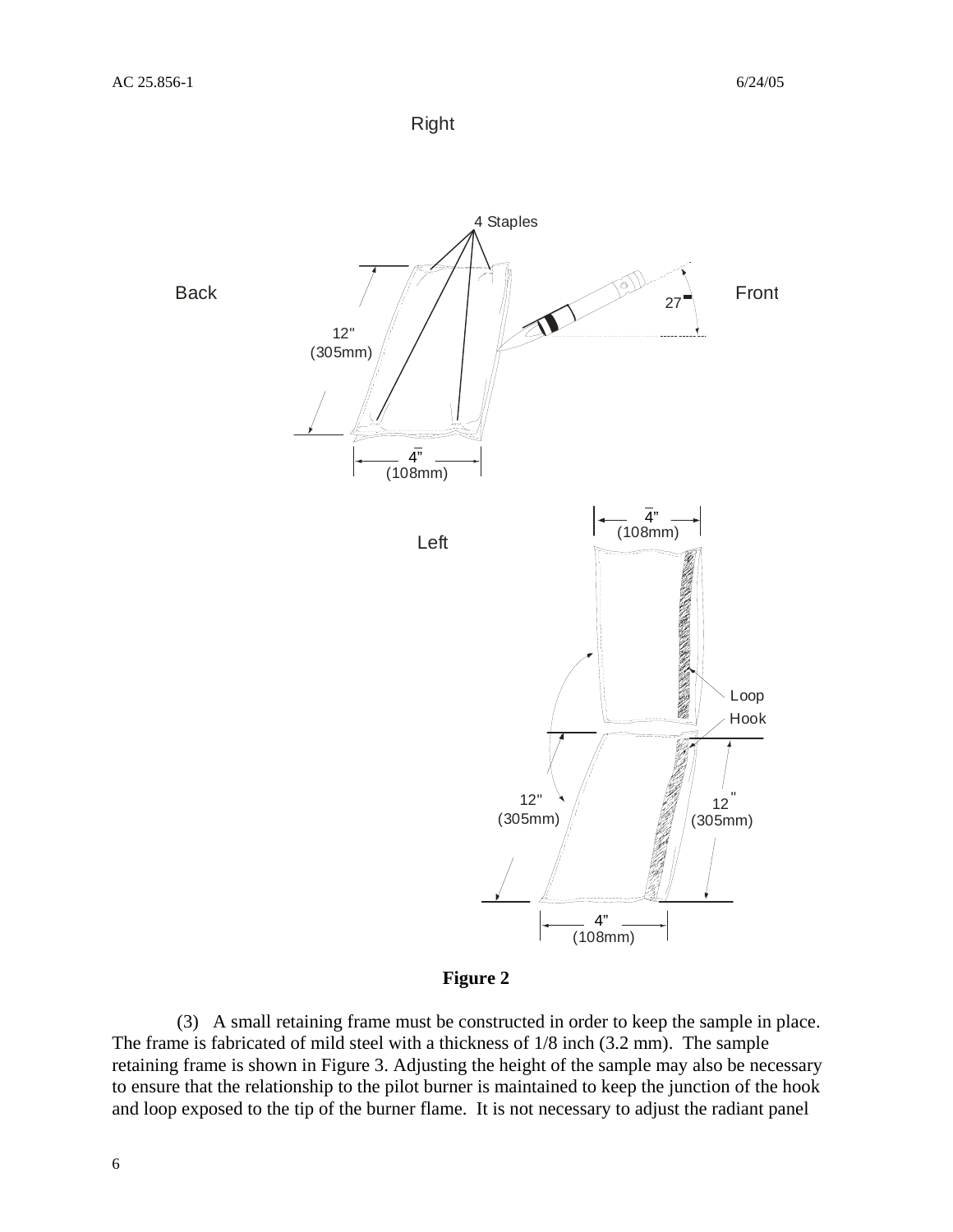calibration to compensate for the potential change in the location of the exposure upper surface. Figure 4 shows the sample with the retaining frame in place.

![](_page_6_Figure_3.jpeg)

**Figure 3**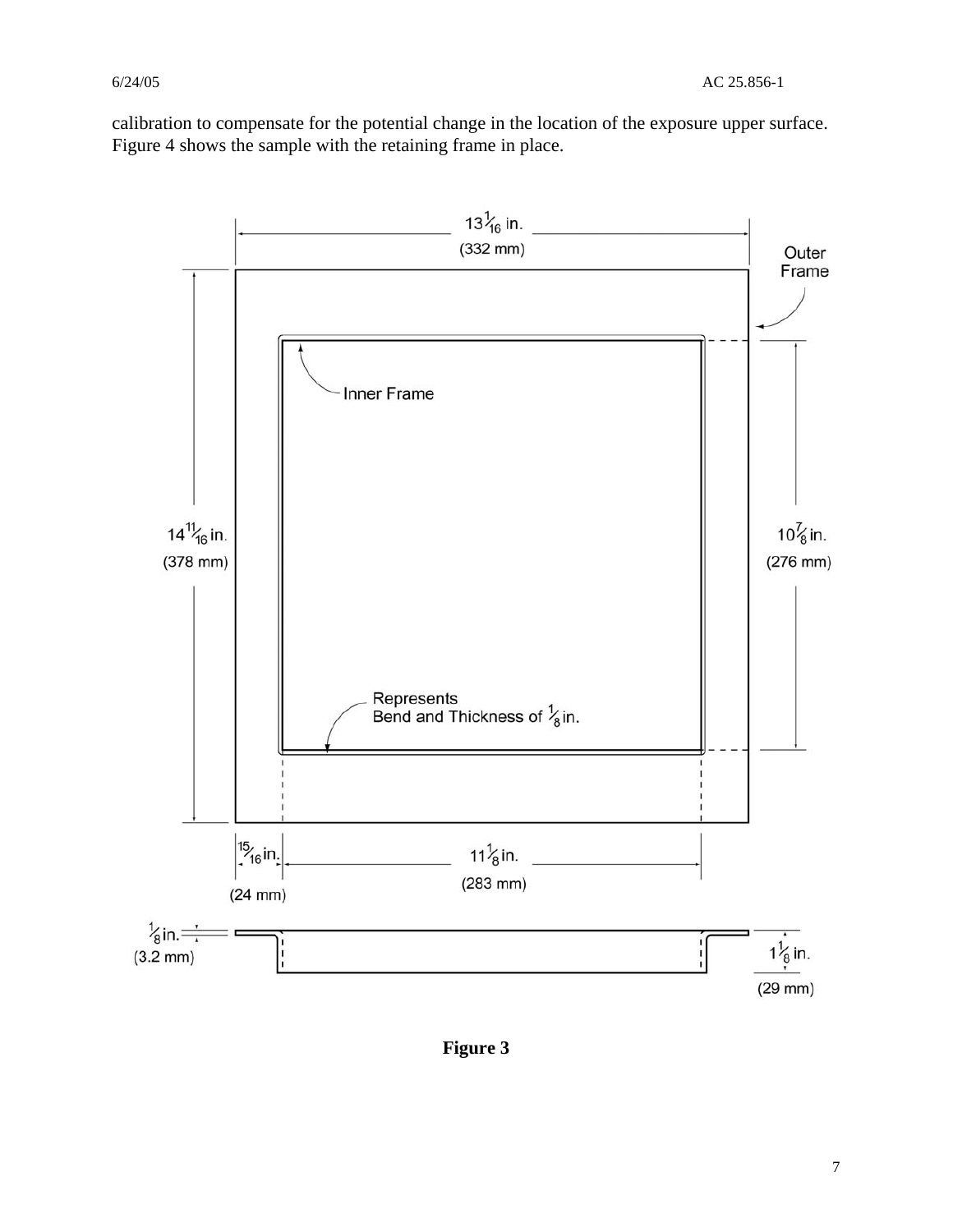![](_page_7_Figure_2.jpeg)

![](_page_7_Figure_3.jpeg)

(4) Three tests are conducted with each combination of mated samples using the same pass/fail criteria as specified in part VI of appendix F. Once this combination of materials (hook and loop, whatever material it is attached to, and any other insulation materials contained in the sample) have been substantiated, that combination of materials may be mated to any other substantiated combination of materials without further test.

(5) Tests on a 1-inch-thick batting material may be used to substantiate the hook and loop on all other thicknesses and densities of that material. This thickness will keep the upper surface at the standard height below the radiant panel. Since each core/outer material combination will require substantiation in the standard configuration, the hook and loop test may be conducted with any acceptable core material. A 1-inch batting is recommended for simplicity. Thicker samples are not recommended, because this will increase the heat flux on the upper surface.

d. Insulation that is bonded to a substrate, including ducts, that is not required to comply with § 25.856(a) may be tested bonded to a thin (approximately 0.060 inch) aluminum sheet. Once qualified in this manner, the insulation may be bonded to any other substrate without further test, as long as the substrate itself is not required to meet § 25.856(a). For the purposes of compliance with § 25.856(a), insulation adhered to such substrates with double-backed tape may be addressed in a similar manner – by testing the sample adhered with the same tape onto an aluminum sheet.

e. Quilted blanket configurations need to be validated and may require separate testing, depending on the thread and stitch pattern used.

6. TEST CONDUCT CONSIDERATIONS.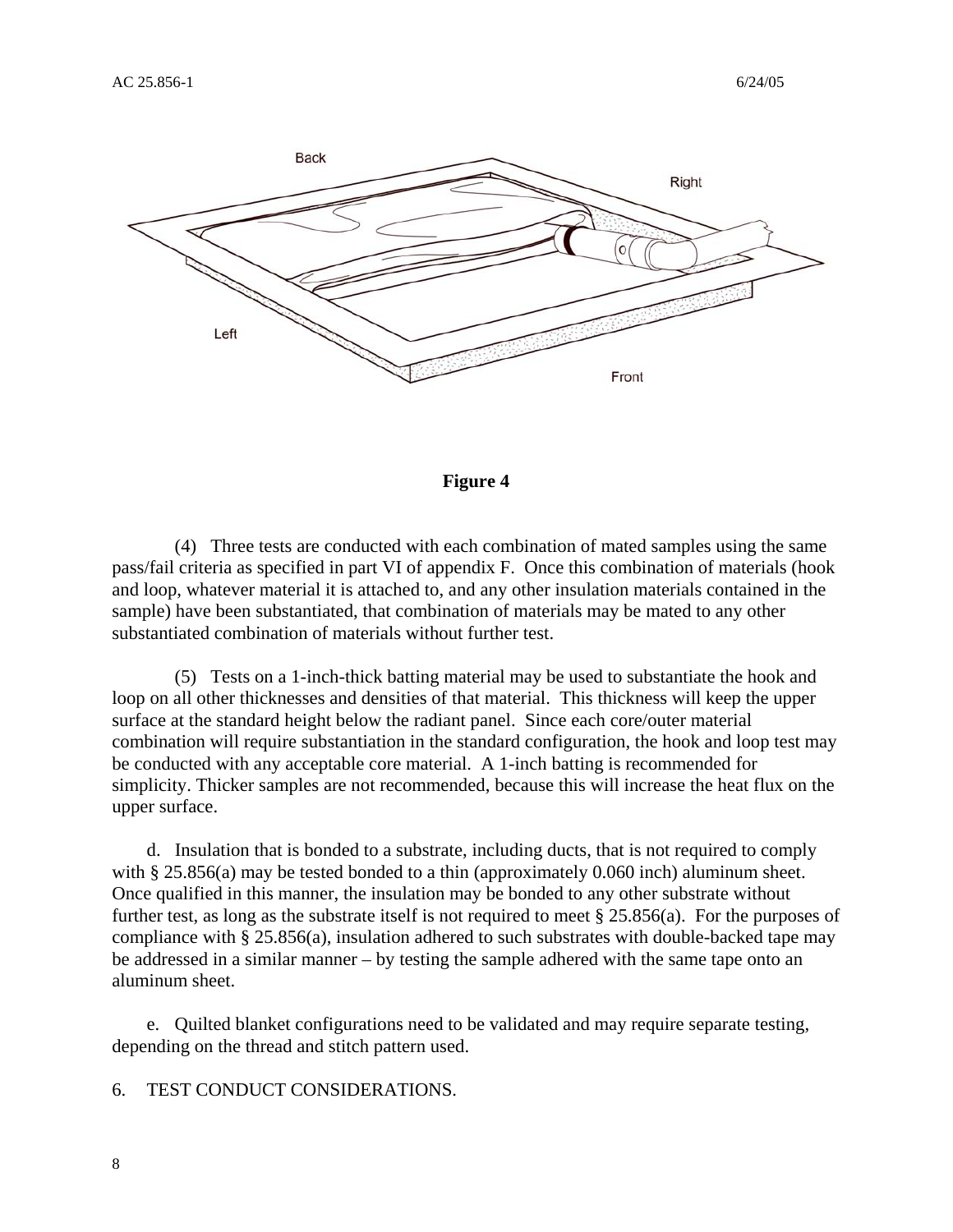a. The actual heat flux generated by the radiant panel has a direct influence on test results. Experiments suggest that variations in heat flux from the standard can influence both flame time (after removal of the pilot burner flame) and propagation length, although not necessarily in the same way. A slightly higher heat flux might be critical for one parameter, whereas a slightly lower heat flux might be critical for the other parameter. It is essential that heat flux be maintained as specified in the regulation. Calibration before and after each day of tests is recommended.

b. In addition to the procedural details described in part VI of appendix F, the test results can be significantly influenced by the condition of the chimney in the test chamber. The chimney should always be open and clear of obstruction for valid results.

c. Materials that melt can alter the flame profile of the pilot burner if the material melts to the point that the pilot burner flame is directly contacting the backing board. Tests of such materials need to be observed closely to determine whether the material is burning or simply melting. Material burning beyond the 2-inch limit is considered flame propagation, regardless of whether the influence of the flame profile on the backing board is involved.

d. Occasionally a material may exhibit "flashing" behavior. Flames appear on the test sample some distance (i.e., more than 2 inches) away from the zero point. This is also considered flame propagation.

7. APPLICABILITY TO CERTAIN MATERIALS AND INSTALLATIONS.

a. The regulation applies to thermal/acoustic insulation installed within the fuselage. There are four reasons that materials associated with thermal/acoustic insulation would not require testing under part VI of appendix F:

(1) The material is not in the fuselage.

(2) The material is not thermal/acoustic insulation.

(3) The material is not so extensive a part of the insulation system that it could have an effect on flame propagation.

(4) The material is installed in a manner that does not permit fire propagation, and this can be substantiated by equivalent level of safety finding.

b. Areas not considered to be in the fuselage include the wing, wing-to-body fairings, empennage, and wheel wells. Other areas, including unpressurized portions of the fuselage, are covered by the rule.

c. Certain items are installed in conjunction with thermal/acoustic insulation but are not themselves part of the thermal/acoustic insulation. These include small grommets to permit fastening of wire bundles or other systems, clamps, small moisture diverters, and small moisture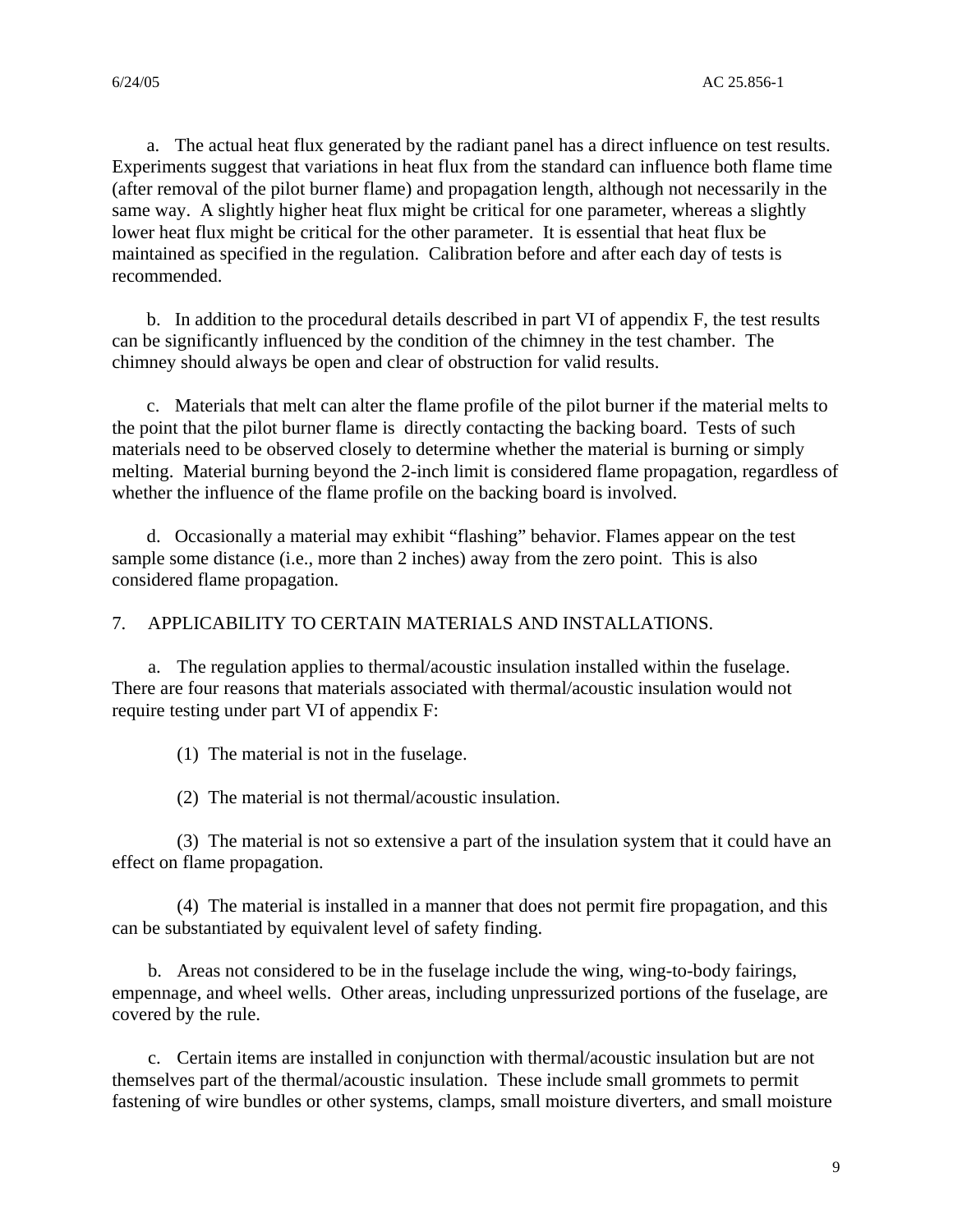traps on structural components. Curtains in the cabin, regardless of what insulating properties they might possess, are not considered "thermal/acoustic insulation" for the purposes of § 25.856. Similarly, carpet padding is in some cases used to reduce noise. For the purposes of § 25.856, however, carpet padding is not considered thermal/acoustic insulation. It should be noted, though, that materials that satisfy § 25.856 are available for carpet padding.

d. Other materials may be bonded to the insulation but, unlike hook and loop and tapes, are not so extensive that they could affect the flame propagation properties of the insulation system. These are materials that are installed at limited locations in the airplane, are not contiguous with respect to each other, and are generally only a few square inches in area. Examples are moisture seals on structural penetrations, small foam standoffs, and ventilation hole reinforcement grommets. Additional testing under part VI of appendix F using those materials is not needed to demonstrate acceptable flame propagation characteristics.

e. The following installations are considered to satisfy the requirements of § 25.856 by equivalent level of safety under  $\S 21.21(b)(1)$  because the standards for those installations already provide protection against fire propagation. Thus the following installations do not require testing under part VI appendix F:

(1) Insulation installed in an area within the fuselage that is a designated fire zone under § 25.1181.

(2) Insulation within a six-sided box, such as an oven, service cart, or coffee maker, where the insulation is between walls, or captured by other structure. Insulation within a fuselage door, while typically the same as installed elsewhere in the fuselage, could be considered within a six-sided box.

NOTE: Galley equipment that contains insulation and is ventilated is not considered within a six-sided box. However, this insulation still may not have to meet the test of part VI of appendix F if the equipment is shown to prevent a fire from escaping the equipment. This latter condition will likely need to be shown by test.

(3) Insulation installed inside equipment currently qualified for compliance with § 25.853 on the basis of the guidance in paragraph 623.b. of Advisory Circular 25-17 ( a so– called "black box").

(4) Insulation that is within a class C cargo compartment and fully contained by the cargo liner.

(5) Insulation that meets the requirements of § 25.853(a) and appendix F, part I, paragraph  $(a)(1)(ii)$  and is installed in the cabin so that it is visible and accessible with a hand fire extinguisher. This does not include insulation inside other compartments that involve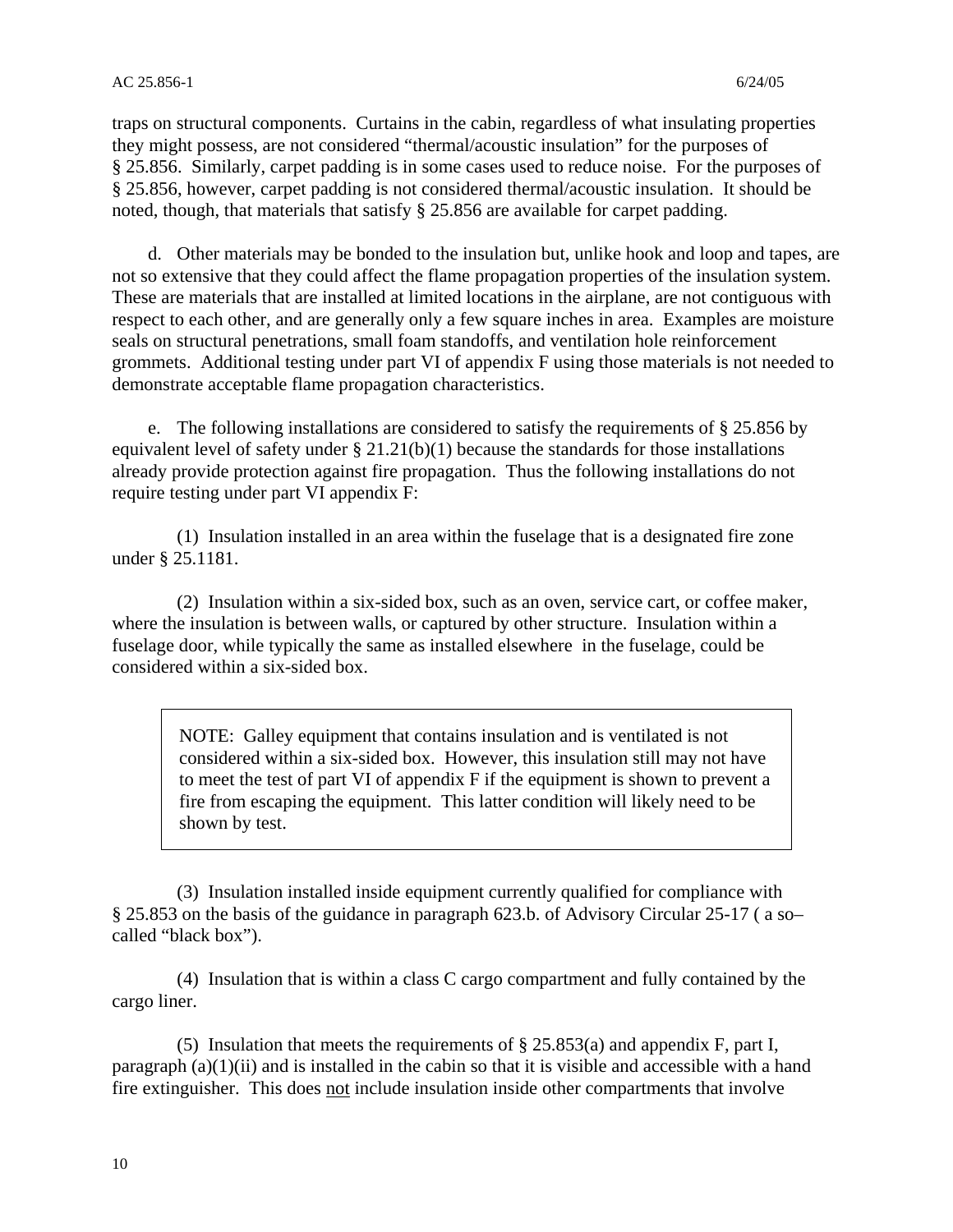opening a door or access panel, or in any location where the source of the fire cannot be observed.

#### f. Damping Systems.

(1) Structural damping materials may be considered thermal/acoustic insulation, depending on their specific configuration and use. These materials are often a soft aluminum sheet bonded to airplane structure. The aluminum sheet itself is not susceptible to flame propagation and is not itself "insulation." Small aluminum sheets bonded directly to the airplane skin with a layer of adhesive would not be considered thermal/acoustic insulation. Damping materials that include a layer of foam or other material would be treated as thermal/acoustic insulation, and thus must be tested for flame propagation characteristics. Since the test method in appendix F part VI is not well suited to aluminum, we recommended that those types of materials be tested in a manner similar to the testing for mated hook and loop samples, so that the interface of the insulating material and substrate is exposed to the tip of the burner flame. But the test configuration specified in appendix F can be used. It is acceptable to test these materials bonded to an aluminum sheet as per paragraph 5d. They can then be used bonded to any other substrate.

(2) When testing at the interface of the insulating material and substrate, some adaptation is necessary to precisely size and position the test sample. In order to determine the correct width (front to back) for the test sample, place a piece of damping system (material) bonded to a 0.060-inch-thick piece of aluminum sheet in the radiant panel test apparatus drawer or sliding platform. The sample should be 12 inches long, and be placed so that it touches the back wall and right side (corner) of the drawer or platform. With the pilot burner in the down position and the burner guid**e** removed, the distance from the bottom of the burner to the front edge of the sample should be 1 3/8+/-1/8 inch. Samples can then be sized accordingly. Once this is determined, all samples may be cut to that width for a particular test apparatus. This measurement and sample size determination are needed for each lab because slight variations may exist from one apparatus to another. Figure 5 shows the position of the sample and burner. The top of the sample should be at the proper height (7 ½ inches from the radiant panel at the "zero" position. Since the igniter angle is 27 degrees, the flame then impinges the interface of the sample.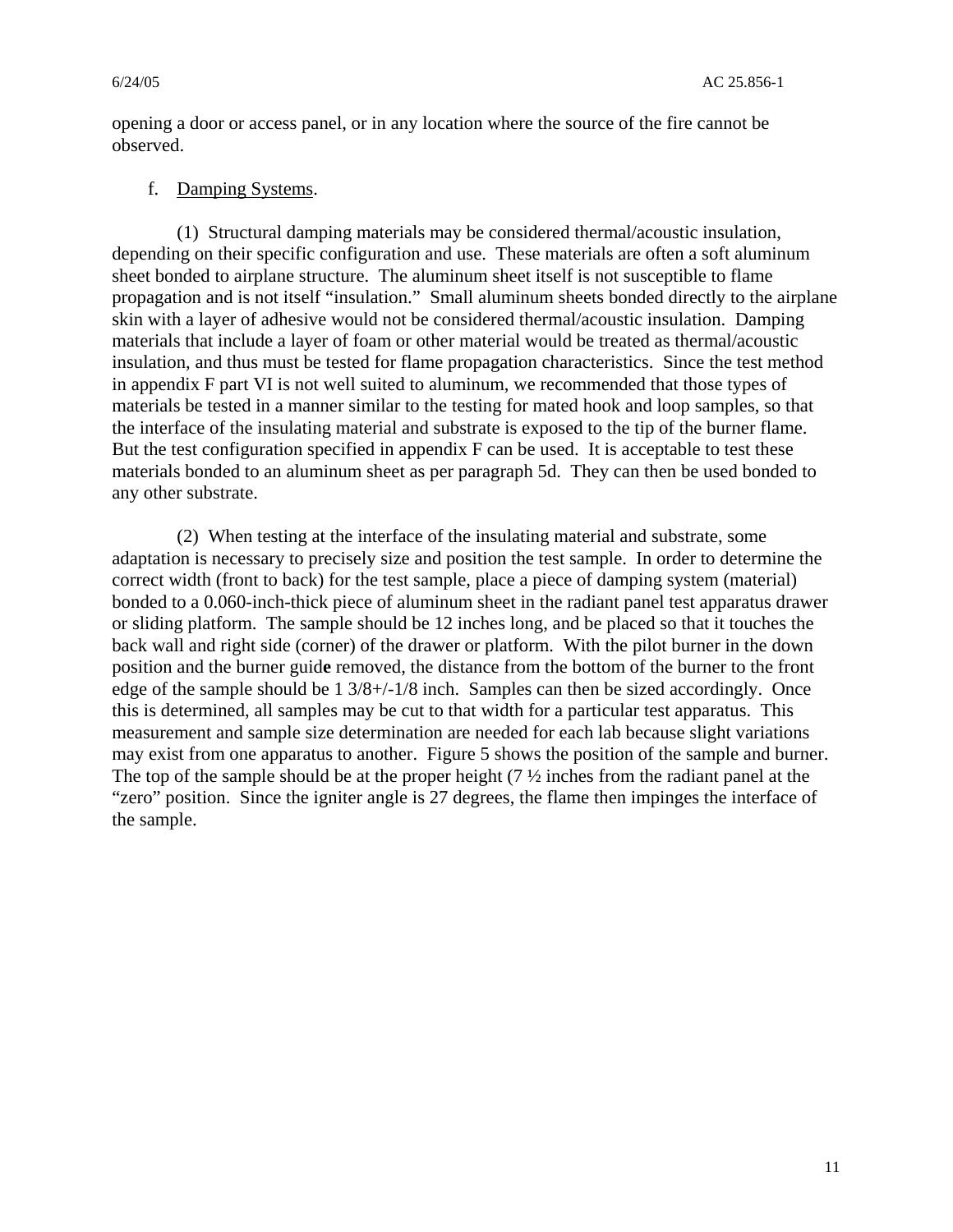![](_page_11_Figure_2.jpeg)

g. Ducts: Ducts can fall into two basic categories: ducts that have separate insulation, and ducts where the duct wall has some insulating properties. Ducts that do not have separate insulation on them (in other words, the duct itself provides whatever insulation capability exists) can be treated simply as ducting. Section 25.856 would not apply. Ducting with insulation encapsulated in a rigid shell, which can be considered a 'duct within a duct,' enclosed in a manner similar to the insulation in an enclosed box described in paragraph 7e(2), would also not be subject to § 25.856. This presumes that the insulation between the inner and outer walls of